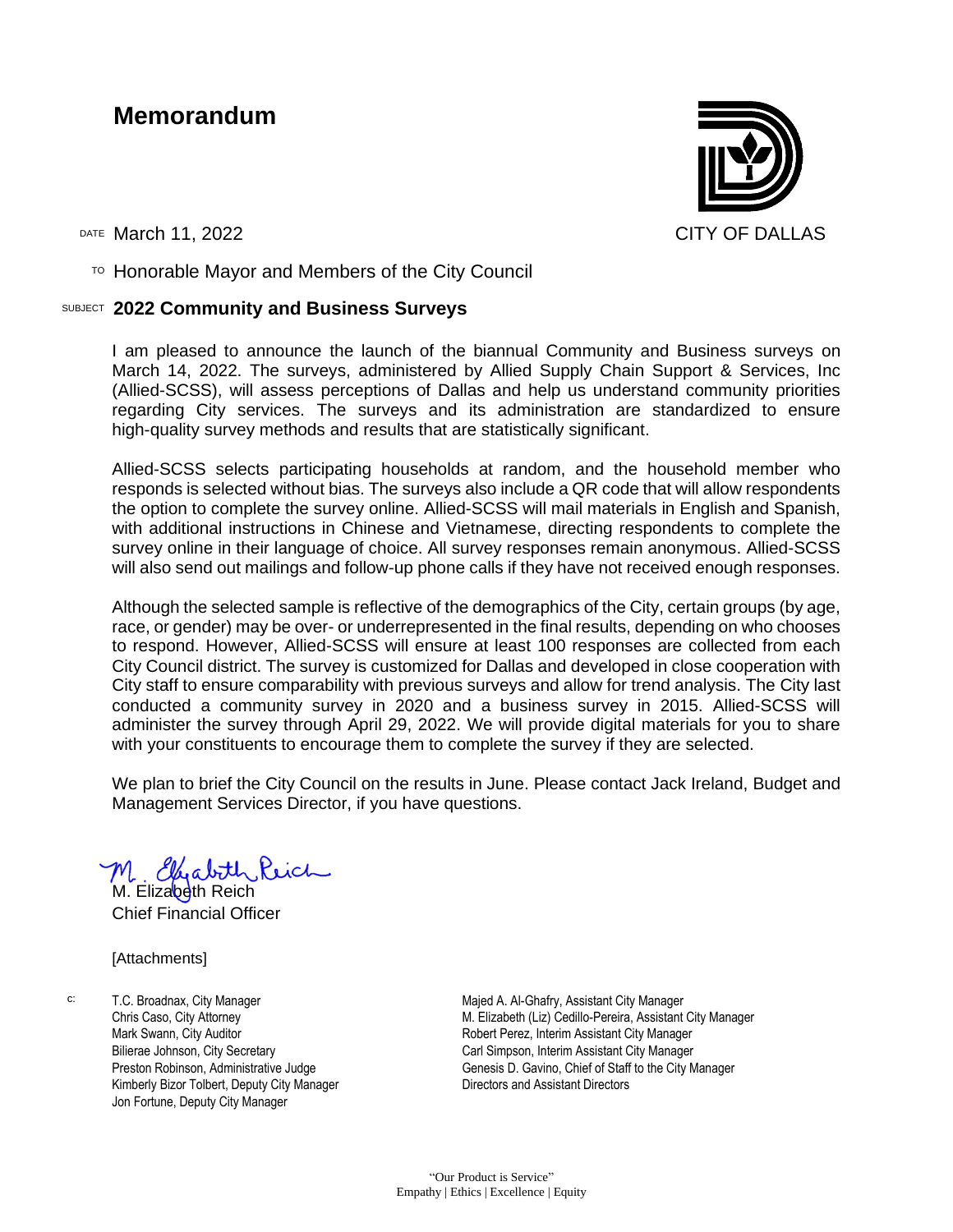

Community Survey

# **YOUR OPINION MATTERS!** COMMUNITY SURVEY

#### **MARCH-APRIL**

You're our most important customer. Check the mail to see if you were randomly selected to participate in the 2022 Community Survey.

Let us know how we're doing!

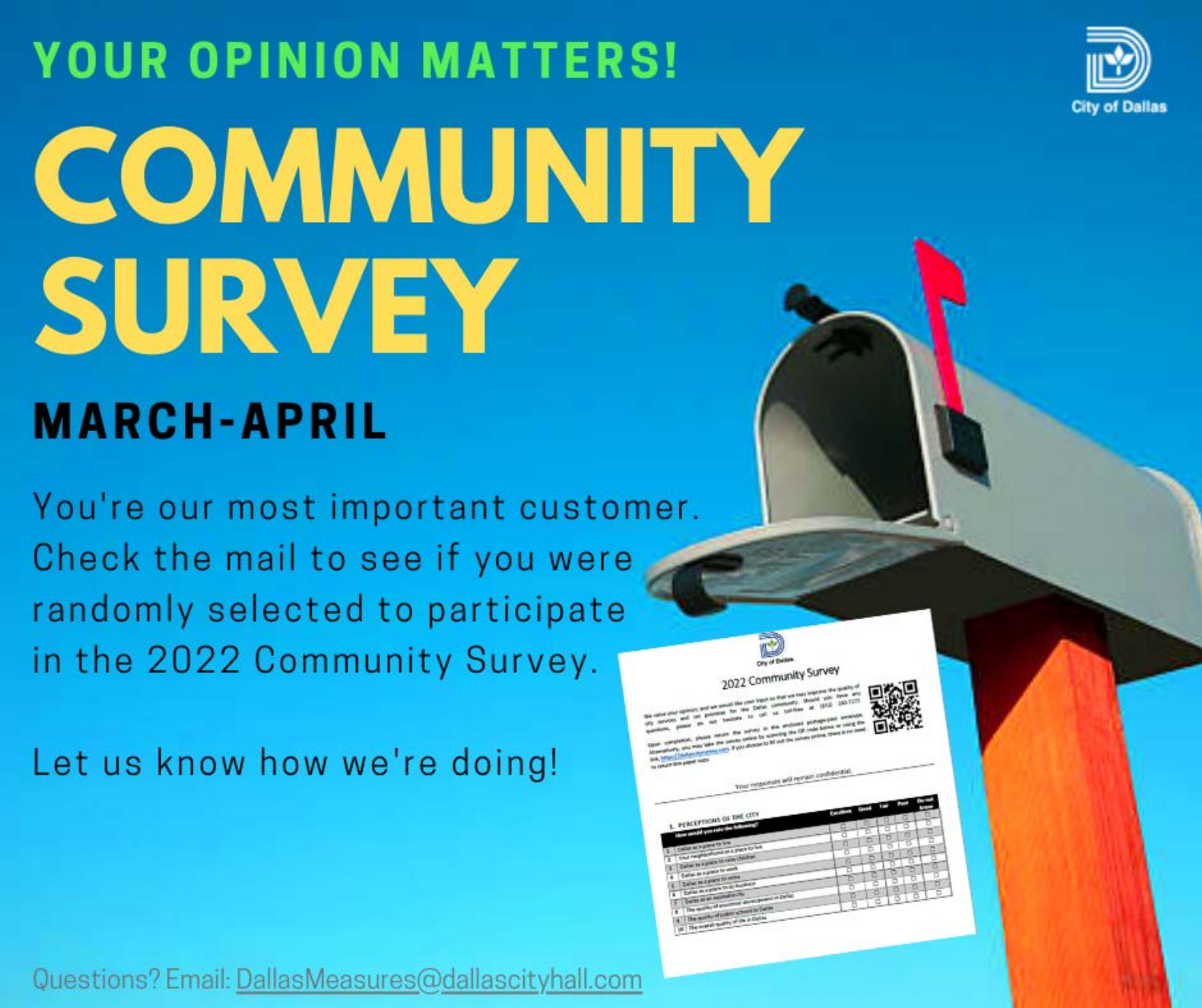

## **ITU OPINION IMPORTA! ENCUESTA** SOBRE LA COMUNIDAD **MARZO - ABRIL**

Eres nuestro cliente más importante. Revisa el correo para ver si fuiste seleccionado para participar en la encuesta sobre la comunidad de 2022.

¡Háganos saber cómo lo estamos haciendo!

¿Preguntas? Email: DallasMeasures@dallascityhall.com

|                            | 2022 Communication                                                                                                                                                                  |   |                       |
|----------------------------|-------------------------------------------------------------------------------------------------------------------------------------------------------------------------------------|---|-----------------------|
|                            | The value your openor, and we would like your legal to that we want legales the guiding of                                                                                          |   |                       |
|                            | (ii) lanciate and lot possesse for the Datas constantly. Sound<br>sentors, passe de sus baceles to call us uniform at 1972-243-7277                                                 |   |                       |
|                            | their completion, plastic neutro the survey in this anciental photographic available.                                                                                               |   |                       |
|                            |                                                                                                                                                                                     |   |                       |
|                            |                                                                                                                                                                                     |   |                       |
|                            | Alternatively, you want take the column colors by scheduled the CA code below or color the<br>the trip ( ) advertising any stay from desire to be out the same prime trans a re-med |   |                       |
|                            |                                                                                                                                                                                     |   |                       |
| he return this paper nothi |                                                                                                                                                                                     |   |                       |
|                            |                                                                                                                                                                                     |   |                       |
|                            | Your retained will remain us                                                                                                                                                        |   |                       |
|                            |                                                                                                                                                                                     |   |                       |
|                            |                                                                                                                                                                                     |   |                       |
|                            |                                                                                                                                                                                     |   |                       |
|                            | 1. PERCEPTIONS OF THE CITY                                                                                                                                                          |   | u<br>5                |
|                            | three pandal you rate the futures                                                                                                                                                   | α | s                     |
| Color at vision to low     |                                                                                                                                                                                     | ń | б<br>٠<br>o<br>र<br>× |
| x                          | timal merghanes cost as a place to last                                                                                                                                             | 8 | ۰<br>u<br>ನ<br>۰      |
| э                          | College as a good to have the challenge                                                                                                                                             | n | ю<br>v<br>u           |
| з                          | Collect as a glace to work                                                                                                                                                          |   | c<br>÷<br>u<br>u      |
| ٠                          | <b>Called In 4 place to selling</b>                                                                                                                                                 | Б | u<br>ಕ<br>5<br>8      |
| x                          | Dallas al 4 poeta to di Augusta                                                                                                                                                     | Б | d<br>8<br>×           |
| ٠                          | <b>Called all an Association City</b><br>The moving of ensurest development in Earlier                                                                                              | б | ۰<br>÷                |
| ٠                          |                                                                                                                                                                                     |   | u                     |
| ٠                          | The move of pulse school in being                                                                                                                                                   |   |                       |
| ۰                          | The matter quality of the in Dallas                                                                                                                                                 |   |                       |
|                            |                                                                                                                                                                                     |   |                       |

**ALL SUITVEY**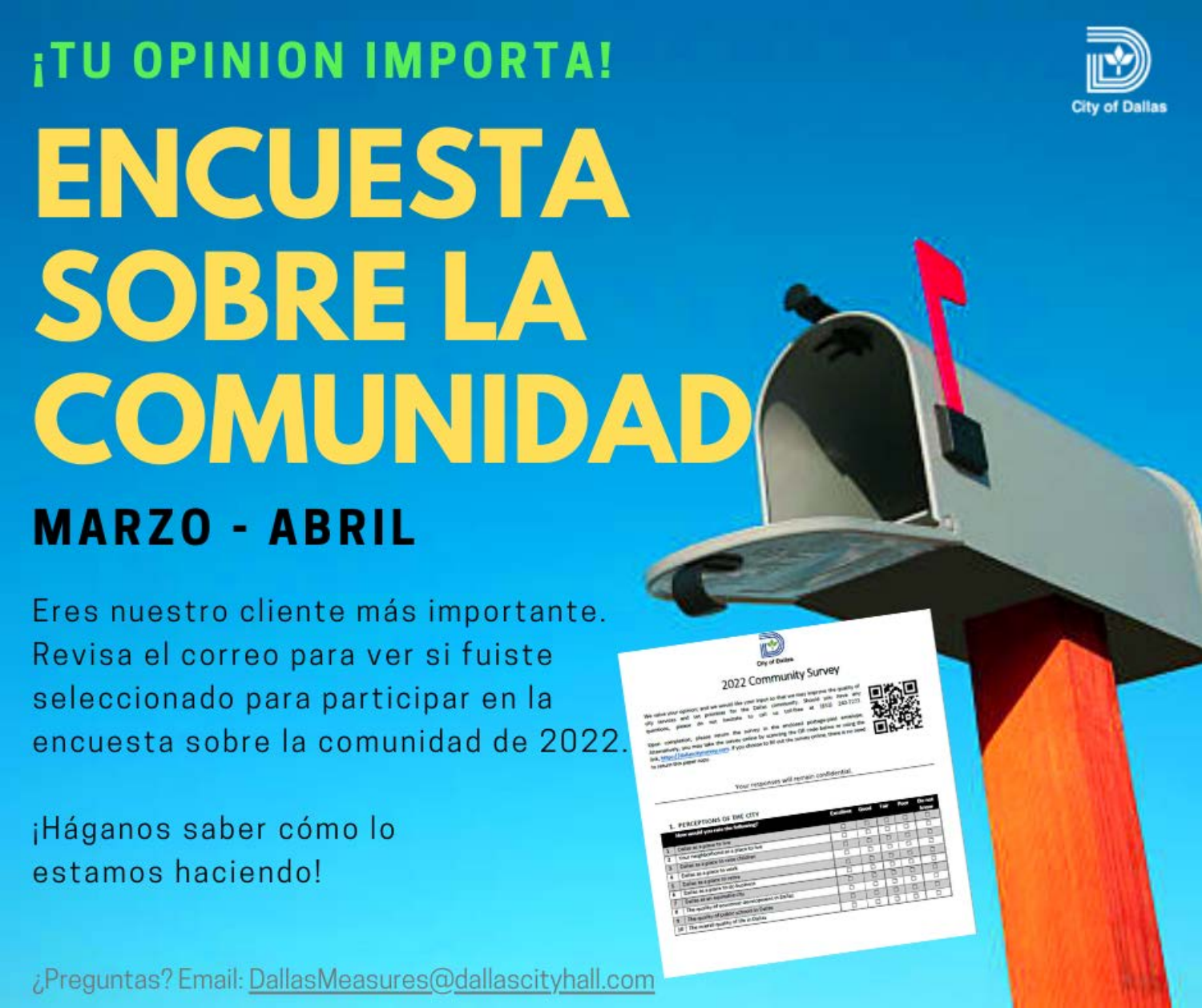### Ý KIẾN CỦA BẠN RẤT QUAN **TRONG!**



## **CUỘC KHẢO SÁT<br>CỘNG ĐỒNG COMMUNITY SURVEY** TỪ THÁNG 03 ĐẾN THÁNG 04

Bạn là khách hàng quan trọng nhất của chúng tôi. Xin hãy kiểm tra hộp thư để xem liệu rằng bạn có được lựa chọn theo cách ngẫu nhiên để tham gia cuộc Khảo sát Cộng đồng năm 2022 hay không.

Hãy cho chúng tôi biết chúng tôi đang làm việc như thế nào!



Community Survey

Ban có câu thắc mắc gì? Xin gửi email đến địa chỉ: DallasMeasures(wdallascityhall.com